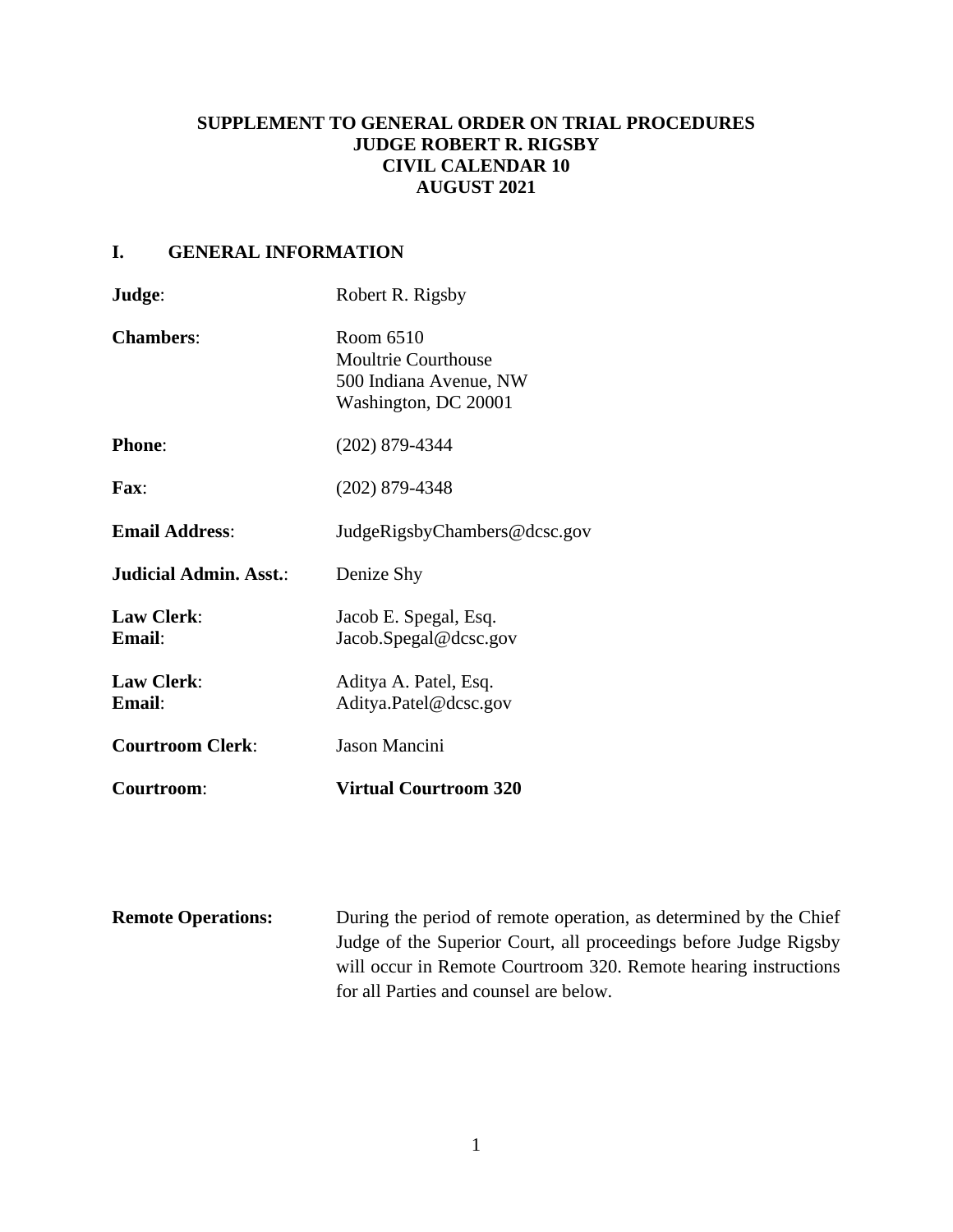## **II. ACCESS TO REMOTE COURTROOM 320**

## **Desktop:**

- (1) Go to the WebEx website at [https://dccourts.webex.com/meet/ctb320;](https://dccourts.webex.com/meet/ctb320) **OR**
- (2) Go to [https://dccourts.webex.com,](https://dccourts.webex.com/) and enter meeting ID number: **129 226 9879**; **OR**
- (3) Download the WebEx Meetings app
	- a. Open the app
	- b. Select "Join Meeting"
	- c. Enter [https://dccourts.webex.com/meet/ctb320;](https://dccourts.webex.com/meet/ctb320) **OR**
- (4) Dial the toll-free number: 1 (844) 992-4726 **OR** (202) 860-2110
	- a. Enter meeting ID number: **129 226 9879#**
	- b. Press **#** again to enter session.

### **iPad/Smartphone/Tablet:**

- (1) Go to App Store,
- (2) Download WebEx App (Cisco WebEx Meetings)
- (3) Sign into the App with your Name and Email Address
- (4) Select Join Meeting
- (5) Enter:<https://dccourts.webex.com/meet/ctb320>
- (6) Select "Join Meeting" (make sure your microphone is muted; use video only if you need to be seen). If the host has not yet started the meeting, you will be placed in the lobby until the meeting begins.

#### **\*Audio Alternative:**

- (1) Instead of automatically using "USE COMPUTER FOR AUDIO"
- (2) Select "CALL-IN" and follow the "CALL-IN" prompt window
- (3) Use a cell phone or desk phone, but **DO NOT USE SPEAKERPHONE**
- (4) It is very important that you enter the MEETING ID# when you call in, so that your audio is matched with your video.

**Please join no sooner than 5 minutes before your scheduled hearing time**. Once you have joined the session, please place your phone on mute until directed otherwise. If you should happen to get disconnected from the call, please call back in using the phone number and Meeting ID provided and the courtroom clerk will mute your call until the appropriate time.

#### **For Technical Questions or Issues Call: (202) 879-1928, Option 2.**

Failure to appear at a remote proceeding may result in the same sanctions as would result from failing to appear at an in-person hearing, including dismissal of a case or entry of default.

During the pendency of Chief Judge Josey-Herring's Order, as amended July 14, 2021, regarding emergency operations (currently in effect through at least September 10, 2021), *pro se* litigants are strongly encouraged to file through CaseFileXpress. If they are unable to do so, they are to email filings to [JudgeRigsbyChambers@dcsc.gov](mailto:JudgeRigsbyChambers@dcsc.gov) and mail first-class to the Civil Clerks' Office and all opposing parties. Parties should not go to the courthouse.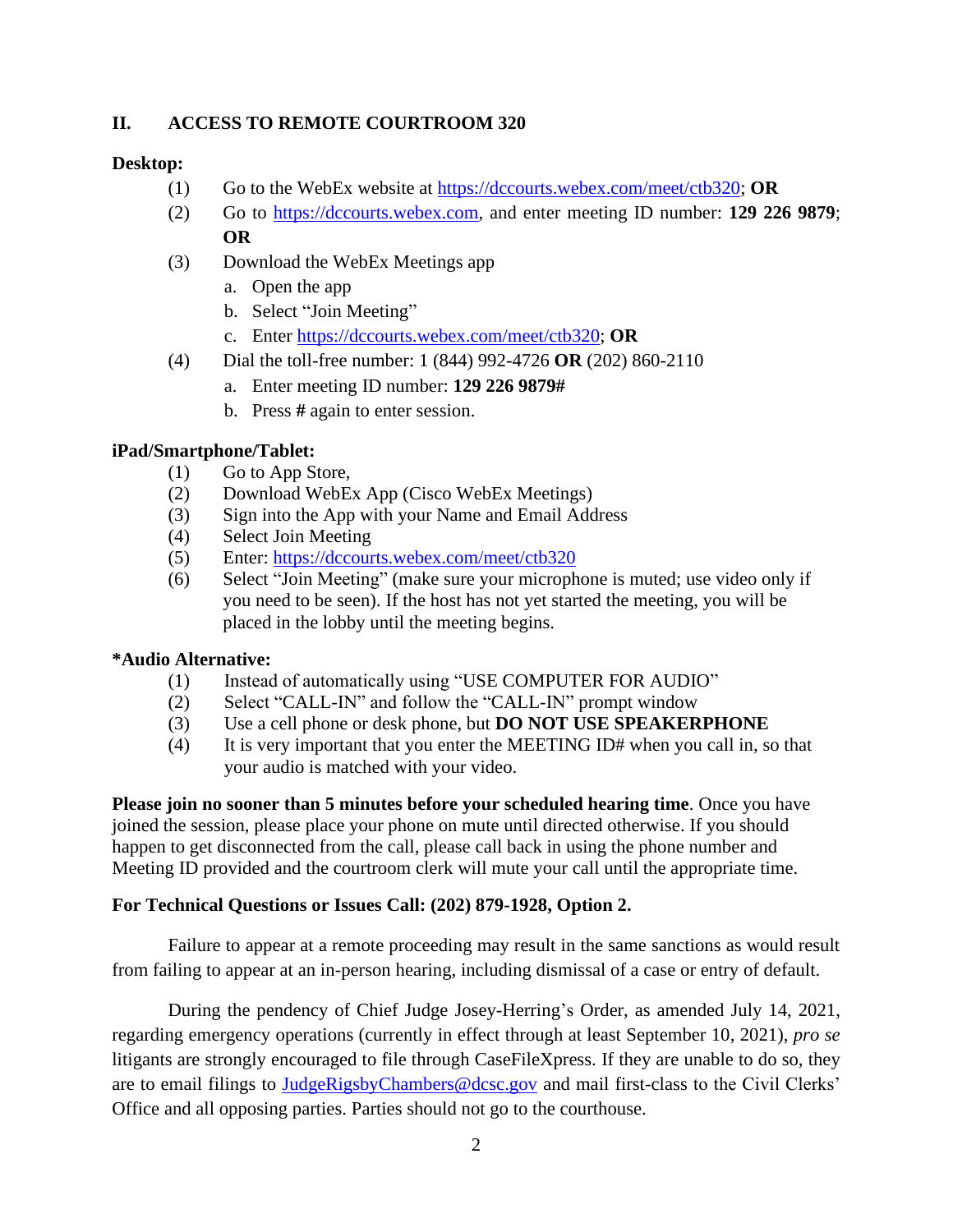#### **III. SELF-REPRESENTED (***PRO SE***) LITIGANTS**

While the Court recognizes that *pro se* litigants may not be well-versed in court rules and the rules of civil procedure, it directs that self-represented parties must still comply with the rules of this Court, including, but not limited to, those laid out in this Order. An online copy of the Rules of Civil Procedure is available at:<https://www.dccourts.gov/superior-court/rules>

In addition, the Court has lists of *pro bono* (free) attorneys, student attorneys, and clinics available for all *pro se* litigants who seek to gain counsel.

*Pro se* plaintiffs who do not comply with discovery requests, respond to motions, or participate in preparing a Joint Pretrial Statement may be sanctioned or have their case dismissed in accordance with Rule 41. *Pro se* defendants who do not comply with the rules and procedures of the Court may be sanctioned or found in default, and a judgment may be entered against them.

#### **IV. COMMUNICATIONS WITH CHAMBERS**

Except as specifically authorized in this Supplement, **parties are prohibited from contacting Chambers by telephone.** However, if extraordinary circumstances or emergencies require it, parties should contact Chambers jointly via conference call to avoid *ex parte*  communications. Chambers is prohibited from providing legal advice of any kind.

Should parties or counsel wish to update the Court on a change in status on a motion currently pending before the Court, e.g., that consent has been obtained or there will be no opposition filed, they may email [JudgeRigsbyChambers@dcsc.gov,](mailto:JudgeRigsbyChambers@dcsc.gov) with all parties copied on the email **(Judge Rigsby's current law clerks should also be included in this email)**, to inform the court of the new status of the motion. **Chambers will not provide updates on when any motion will be decided either by telephone or by email**.

#### **V. MOTIONS**

**Consent to motions**: Judge Rigsby strictly enforces the requirement in Rule 12-I(a) that, before a party files a motion, it must seek the consent of the other parties and include in the motion a certification that the party sought consent. If a party does not include such a certification, Judge Rigsby may summarily deny the motion, and if the party chooses to refile the motion with a certification, it will pay another \$20 filing fee. **The motion must include a certification that the party sought consent for the present motion, and the title of the motion should indicate whether it is opposed or unopposed.**

**Proposed order**: Judge Rigsby strictly enforces the requirement in Administrative Order 06-17 that a **party filing a motion must submit electronically to CaseFileXpress a proposed order in Microsoft Word format**. Though it may appear as though the proposed order is uploading as a PDF, if the document uploaded was in Word format, the Word document will be transmitted to Chambers in an editable form. If a party does not submit a proposed order in Word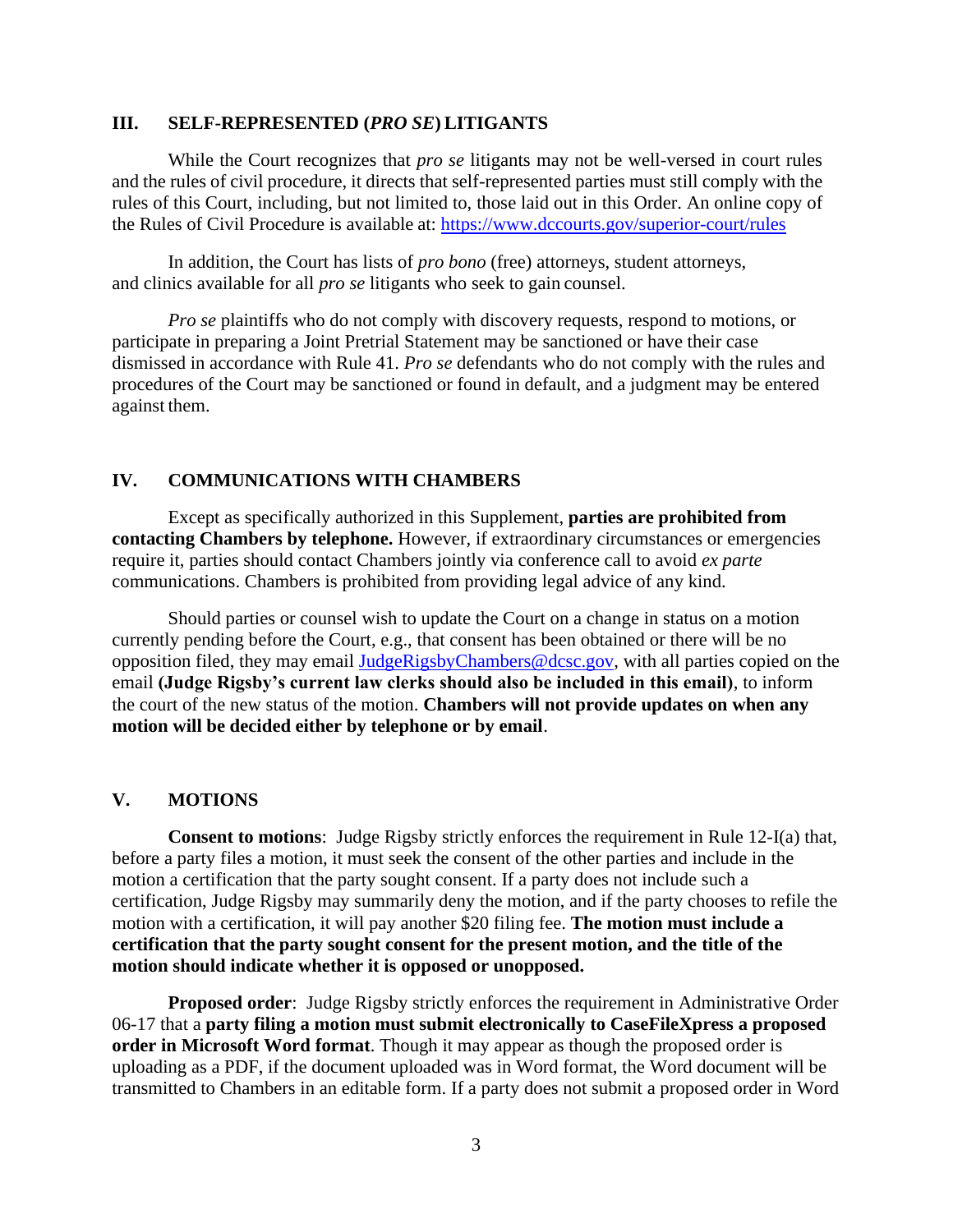format, Judge Rigsby may summarily deny the motion, and if the party chooses to refile the motion with a proposed order, it will pay another \$20 filing fee.

**Length of filings**: Judge Rigsby discourages memoranda that exceeds ten pages. No party may submit a motion or memorandum that exceeds fifteen pages without leave of Judge Rigsby. Judge Rigsby grants leave to file longer memoranda only in extraordinary circumstances. In addition, **parties must provide Chambers with a courtesy copy of any filing that exceeds twenty-five pages** (see below for more on courtesy copies). If a party fails to comply with these rules, Judge Rigsby may summarily deny the motion, and if the party chooses to refile the motion with a proposed order, it will pay another \$20 filing fee.

**Courtesy copies**: Administrative Order 06-17 requires that when an entire eFiling, including exhibits, exceeds twenty-five pages, a paper courtesy copy should be mailed or handdelivered to Chambers in addition to eService. **All courtesy copies delivered to Chambers must be fastened/bound inside an appropriate folder or 3-ring binder, depending on the size of the filing. Do not use staples, paper clips, binder clips, paper clamps, or similar items. In addition to the use of folders, all files must be tabbed for ease of navigation.** Again, counsel's adherence to this Administrative Order assists the Court in ruling on motions and informing counsel of the Court's decision in an expeditious manner. If an attorney fails to submit courtesy copies as required, Judge Rigsby may summarily deny the motion.

**Motions for leave to file**: A party seeking leave to file a document must submit a copy of the proposed filing with the motion. Should a party fail to attach the proposed filing, Judge Rigsby may summarily deny the motion, and if the party chooses to refile, they will incur another \$20 filing fee.

**Motions for extension of time**: Except as set forth in Rule 16(b)(7), a party must file a motion requesting any extension of a deadline set by the Court.

Except in extraordinary circumstances involving unforeseen and unforeseeable events, all motions seeking to extend a deadline or continue a hearing date must be filed **at least 3 business days before that date**. Any motion to reschedule a hearing must suggest alternative dates and times that are convenient to both parties.

**eFiled motions**: It takes time for eFiled motions and other filings to reach Chambers. It generally takes 1-2 business days for the Clerk's Office to process filings. If a party has a question about the status of a recently filed motion, it should check online at [www.dccourts.gov/pa](http://www.dccourts.gov/pa) or contact the Clerk's Office at (202) 879-1133.

Should the parties have questions about how long a motion may take to be decided, they should be aware that **Chambers will not provide updates on when any motion will be decided either by telephone or by email**.

**Emergency motions**: Judge Rigsby expects parties to request expedited action only in truly urgent situations. Parties filing emergency motions should notify Chambers when they file the motion by sending an email to [JudgeRigsbyChambers@dcsc.gov](mailto:JudgeRigsbyChambers@dcsc.gov) **and the other parties (Judge Rigsby's current law clerks should also be included in this email)**, with a copy of the motion and the proposed order (in an editable format) attached.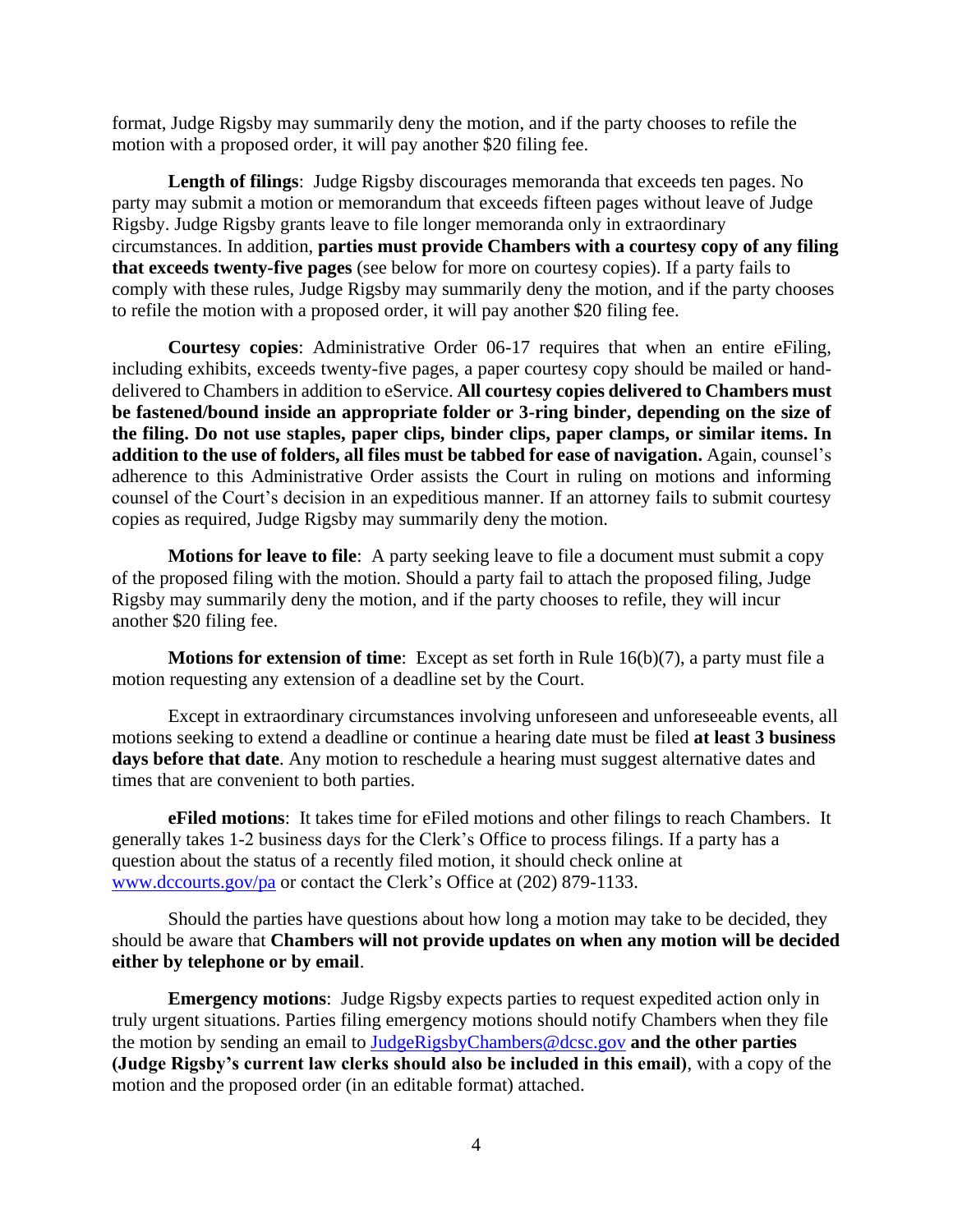#### **VI**. **DISCOVERY**

Judge Rigsby strictly enforces the requirements in Civil Rules 26(h) and 37(a) that the parties meet for a reasonable amount of time in an effort to resolve or narrow any discoveryrelated dispute and that discovery-related motions include a certification concerning such a meeting. Before bringing a discovery dispute to the Court's attention, the parties must attempt to confer in person and make a good faith attempt to resolve the dispute informally. If, in what should be the unusual case, the parties are unable to resolve the dispute, they shall contact Chambers to arrange for a joint telephone conference call with Judge Rigsby's law clerks. The law clerks are authorized to facilitate resolution of the discovery dispute. The Court has discretion to determine whether a joint conference call is the best course of action or whether to grant the parties leave to file a discovery-related motion. **Before filing a motion relating to a discovery dispute, a party must obtain leave of the Court. Failure to follow these requirements may result in sanctions.** Moreover, if the Court is called upon to resolve a discovery-related motion, it may sanction the losing party pursuant to Rule 37(a)(5).

### **VII. SCHEDULING AND SETTLEMENT CONFERENCES**

**Praecipes requesting a scheduling order**: Pursuant to Rule 16(b)(2) parties may file a Praecipe Requesting a Scheduling Order in lieu of appearing at the initial scheduling conference. Parties should attempt to file the praecipe **at least one week prior** to the scheduled hearing. If, for some reason, the parties are not able to timely file the praecipe, the parties may file a praecipe less than a week before the hearing, but they also must email a copy of the praecipe to [JudgeRigsbyChambers@dcsc.gov](mailto:JudgeRigsbyChambers@dcsc.gov) **(Judge Rigsby's current law clerks should also be included in this email)** if they wish to ensure that their appearance is not required at the hearing. If a party that fails to timely file the praecipe or fails to email a copy of a praecipe that was filed late also fails to appear at the scheduling conference, that party's failure to appear may result in dismissal of the case without prejudice for want of prosecution.

In general, parties that have filed a praecipe requesting a scheduling order will receive a scheduling order the week of the scheduled hearing. Once the parties have received a scheduling order, no party need appear at the scheduling conference. Parties may check the online docket to determine whether a scheduling order has been issued.

**Scheduling and calendars**: Any party or lawyer who attends a hearing where matters can reasonably be expected to be scheduled shall bring a calendar. If the person does not have his or her schedule immediately available, Judge Rigsby will set a schedule, and the party may later file a motion to modify the schedule if the party so chooses and pay the \$20 filing fee.

**Non-party principals**: Except in extraordinary circumstances with prior judicial approval, non-party principals with settlement authority must attend settlement conferences in person. Judge Rigsby may allow such principals from outside the Washington metropolitan area to participate by telephone. Any request to excuse a non-party principal from personal attendance should be made by motion **at least two weeks** before the date of the conference.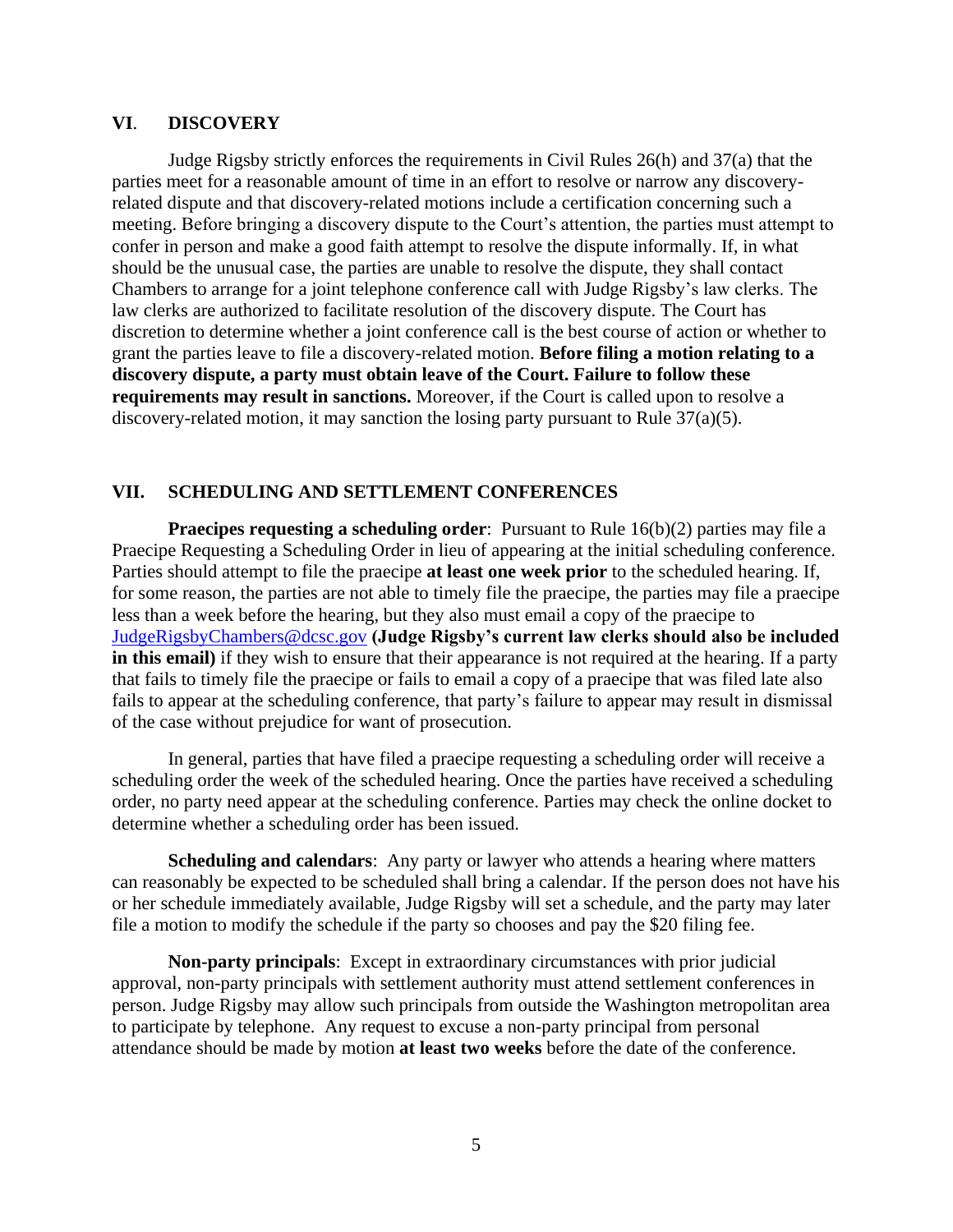## **VIII. TRIALS**

#### **A. Pretrial and Trial Procedures**

**Joint pretrial statements:** Counsel and parties are reminded that Superior Court Rule of Civil Procedure 16(e) requires the filing of a joint pretrial statement no later than one week prior to the pretrial conference. Judge Rigsby may *sua sponte* continue a pretrial conference if the parties have not timely filed their joint pretrial statement. Further, in addition to the content requirements set forth in Superior Court Rule of Civil Procedure 16(e), parties should **include a brief description of expected testimony for each witness listed in the joint pretrial statement**.

**Motions** *in limine*: Judge Rigsby will generally rule on motions *in limine* at the pretrial conference. In accordance with Superior Court Rule of Civil Procedure 16(d), parties should file motions *in limine* at least three weeks before the pretrial conference, unless the Court grants leave to file them later. Oppositions to such motions should be filed no later than one week prior to the pretrial conference.

**Pretrial hearing**: Judge Rigsby prefers that pretrial hearings are held approximately one month prior to the trial date. At the pretrial hearing, the parties should be prepared to discuss possible settlement options and should have settlement authority at the hearing. If a party or its representative should appear at the pretrial hearing without settlement authority, Judge Rigsby may *sua sponte* convert the pretrial into a status conference.

At the pretrial hearing, the parties should also be prepared to review the pretrial statement and inform the Court which evidence and witness testimony will be primarily relied upon at trial. Should the parties be unable or unprepared to discuss the potential evidence and witness testimony, Judge Rigsby may *sua sponte* convert the pretrial into a status conference.

**Trial status update and proposed** *voir dire*: Approximately one week prior to the trial date, the parties will likely be contacted by Chambers with the anticipated *voir dire* questions and a request to provide an update on settlement. Should the parties reach a settlement after *voir dire* has been provided but prior to the trial date, then the parties should jointly contact Chambers either by telephone or at [JudgeRigsbyChambers@dcsc.gov](mailto:JudgeRigsbyChambers@dcsc.gov) **(Judge Rigsby's current law clerks should also be included in this email)** to update the Court on the status of the case.

**Schedule**: Judge Rigsby typically schedules trials to begin on Mondays at 9:30 a.m. Trials generally proceed Monday through Thursday from 9:30 a.m. to 4:45 p.m. Judge Rigsby generally takes one morning and one afternoon break, as well as a lunch break between approximately 1:00 and 2:00 p.m.

**Mid-trial issues**: If an issue arises during trial, Judge Rigsby encourages parties to raise it by sending an email by 5:30 p.m. on the day prior to the next trial day to [JudgeRigsbyChambers@dcsc.gov](mailto:JudgeRigsbyChambers@dcsc.gov) **(Judge Rigsby's current law clerks should also be included in this email)**, with a copy to all other parties. Should such an issue arise, the parties should be prepared to discuss the issue at 9:00 a.m. the following morning so that the issue may be dealt with prior to the arrival of the jury or the start of trial. The Court reserves the right to have the issue briefed before the next hearing date. Failure to timely contact Chambers may result in a delay of the trial. Judge Rigsby may levy sanctions for bad faith failure to comply with this rule.